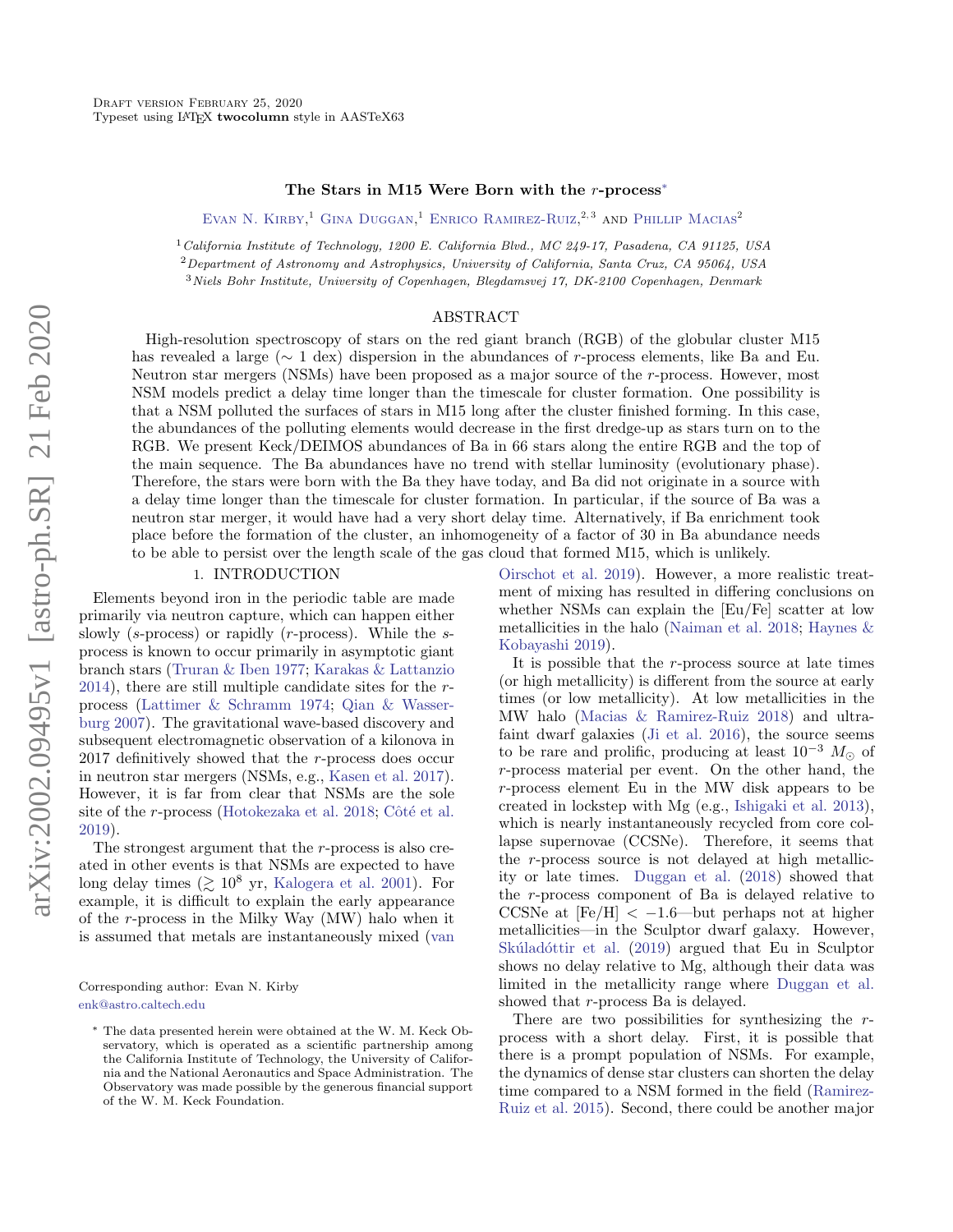source of the r-process. Although the high-entropy wind surrounding the proto-neutron star of a CCSN was initially thought to be a promising site for r-process production [\(Meyer et al.](#page-5-12) [1992\)](#page-5-12), most CCSN simulations fail to achieve the conditions required for the r-process (e.g., [Qian & Woosley](#page-6-5) [1996\)](#page-6-5). Alternatives include jet-driven, magnetorotational CCSNe [\(Nishimura et al.](#page-6-6) [2015\)](#page-6-6) or the accretion disks around the supernovae that result from rapidly rotating massive stars (collapsars, [Siegel](#page-6-7) [et al.](#page-6-7) [2019\)](#page-6-7). One issue with forming the r-process from massive stars is that observed stellar abundance distributions of metal-poor MW stars disfavor an r-process site that also produces iron [\(Macias & Ramirez-Ruiz](#page-5-13) [2019\)](#page-5-13), which CCSNe are expected to produce. The current state of the field is that observations indicate that some r-process material comes from prompt sources, but it is difficult to produce the r-process in theoretical simulations of prompt sources.

Globular clusters (GCs) might be able to help show a fuller range of r-process production sites. GCs are complex sites of star formation. Almost all GCs show multiple chemical populations [\(Gratton et al.](#page-5-14) [2012\)](#page-5-14), but no theory proposed so far can explain all of the nuances of the observed chemical abundance patterns [\(Bastian &](#page-5-15) [Lardo](#page-5-15) [2018\)](#page-5-15). The multiple populations in GCs are most evident in light elements, like O and Na, but a small number of GCs possibly shows variations in neutroncapture elements [\(Roederer](#page-6-8) [2011\)](#page-6-8). However, the evidence of a dispersion in some clusters has been called into question [\(Cohen](#page-5-16) [2011\)](#page-5-16). The only incontrovertible example of this phenomenon is M15, which shows  $\sim$  1 dex scatter in Ba, Eu, and other heavy elements [\(Sneden et al.](#page-6-9) [1997,](#page-6-9) [2000;](#page-6-10) [Sobeck et al.](#page-6-11) [2011;](#page-6-11) [Worley](#page-6-12) [et al.](#page-6-12) [2013\)](#page-6-12). The neutron-capture abundance pattern in nearly all GCs, including M15, is dominated by the r-process (e.g., [Sneden et al.](#page-6-10)  $2000$ ).<sup>[1](#page-1-0)</sup> Therefore, some phenomenon must be able to pollute M15 inhomogeneously with the r-process. The inhomogeneity arises from a different source from the light elements because there is no correlation between the abundance variations in the light and neutron-capture elements in M15 or any other GC [\(Roederer](#page-6-8) [2011\)](#page-6-8).

In this letter, we investigate the possibility that the r-process in M15 was created by a NSM. Specifically, we consider a NSM with a "standard" delay time  $(> 10<sup>8</sup>$  yr), much longer than the timescale of the formation of the cluster ( $\sim 10^7$  yr). In this scenario, after the ejecta of the NSM sweeps up enough mass to cool [\(Montes et al.](#page-5-17) [2016\)](#page-5-17), it would pollute already-formed stars via Bondi accretion. This scenario explains the star-to-star scatter in neutron-capture abundances because stars nearest to the NSM would have received the highest degree of pollution (see [Tsujimoto & Shigeyama](#page-6-14) [2014\)](#page-6-14). The amount of r-process material in M15 is about the amount that a single NSM is expected to generate, which allows this scenario to be viable as long as most of the material is retained in the cluster. From the observed Eu abundances [\(Worley et al.](#page-6-12) [2013\)](#page-6-12), we estimate that the stars in M15 contain about  $8 \times 10^{-6}$   $M_{\odot}$  of Eu, compared to  $(3-15) \times 10^{-6}$   $M_{\odot}$  generated by a single NSM (e.g., GW170817, Côté et al. [2018\)](#page-5-19). The hypothesis predicts depletion of neutron-capture elements as stars ascend the red giant branch (RGB). We test this prediction with measurements of Ba abundances in M15 from the main sequence to the tip of the RGB.

## 2. OBSERVATIONS AND ABUNDANCE MEASUREMENTS

We observed a single slitmask with DEIMOS on the Keck II telescope on 2017 Sep 15. The slitmask, called 7078l1, was the same as that observed by [Kirby et al.](#page-5-20)  $(2016)$ . We used  $BVRI$  photometry from [Stetson](#page-6-15) [\(1994\)](#page-6-15). We chose targets from the RGB and main sequence turn-off (MSTO). The selection was performed by drawing a polygon around the locus of stars in the color–magnitude diagram (CMD). The width of the polygon was about 0.7 mag in  $B - V$  color, which is wide enough to include effectively 100% of candidate member stars.

We used the 1200B diffraction grating at a central wavelength of  $5500$  Å. The approximate spectral range was 3900–4500 Å with a resolution of  $\Delta \lambda = 1.1$  Å. We obtained 13 exposures of 20 minutes each for a total exposure time of 4.3 hours. The seeing was 0.6", and the transparency was good. We reduced the spectra with spec2d [\(Cooper et al.](#page-5-21) [2012;](#page-5-21) [Newman et al.](#page-6-16) [2013\)](#page-6-16), including our own modifications for the wavelength solution for the 1200B grating (see [de los Reyes et al.](#page-5-22) [2019\)](#page-5-22).

[Kirby et al.](#page-5-20) [\(2016\)](#page-5-20) previously measured radial velocities, effective temperatures  $(T_{\text{eff}})$ , and metallicities  $(\text{[Fe/H]})$  for the stars on this slitmask using DEIMOS's 1200G diffraction grating. We used their membership determination, which enforced that members have radial velocities and metallicities within 3 standard deviations of their respective cluster means. We discarded the spectra of known non-members.

We measured Ba abundances using the procedure of [Duggan et al.](#page-5-11) [\(2018\)](#page-5-11). They constructed a grid of synthetic spectra over a range of  $T_{\text{eff}}$ , surface gravity  $(\log g)$ , [Fe/H], and Ba abundance. The spectra were computed with MOOG [\(Sneden et al.](#page-6-17) [2012\)](#page-6-17). The grid is searched for the Ba abundance that minimizes  $\chi^2$  between the grid and the observed spectrum. Some parameters  $(T_{\text{eff}})$ and  $\log g$ ) were fixed at their previously determined values [\(Kirby et al.](#page-5-20) [2016\)](#page-5-20). However, we enforced that [Fe/H] and  $\alpha$ /Fe] were the same for each star. In other words, we assumed that the intrinsic dispersion of these

<span id="page-1-0"></span><sup>1</sup> The major exception is Omega Centauri, which is either a globular cluster or the nucleus of an accreted dwarf galaxy [\(Majewski](#page-5-18) [et al.](#page-5-18) [2000\)](#page-5-18). It has a large dispersion in [Ba/H], but the Ba seems to have been created in the s-process rather than the r-process [\(Smith et al.](#page-6-13) [2000\)](#page-6-13).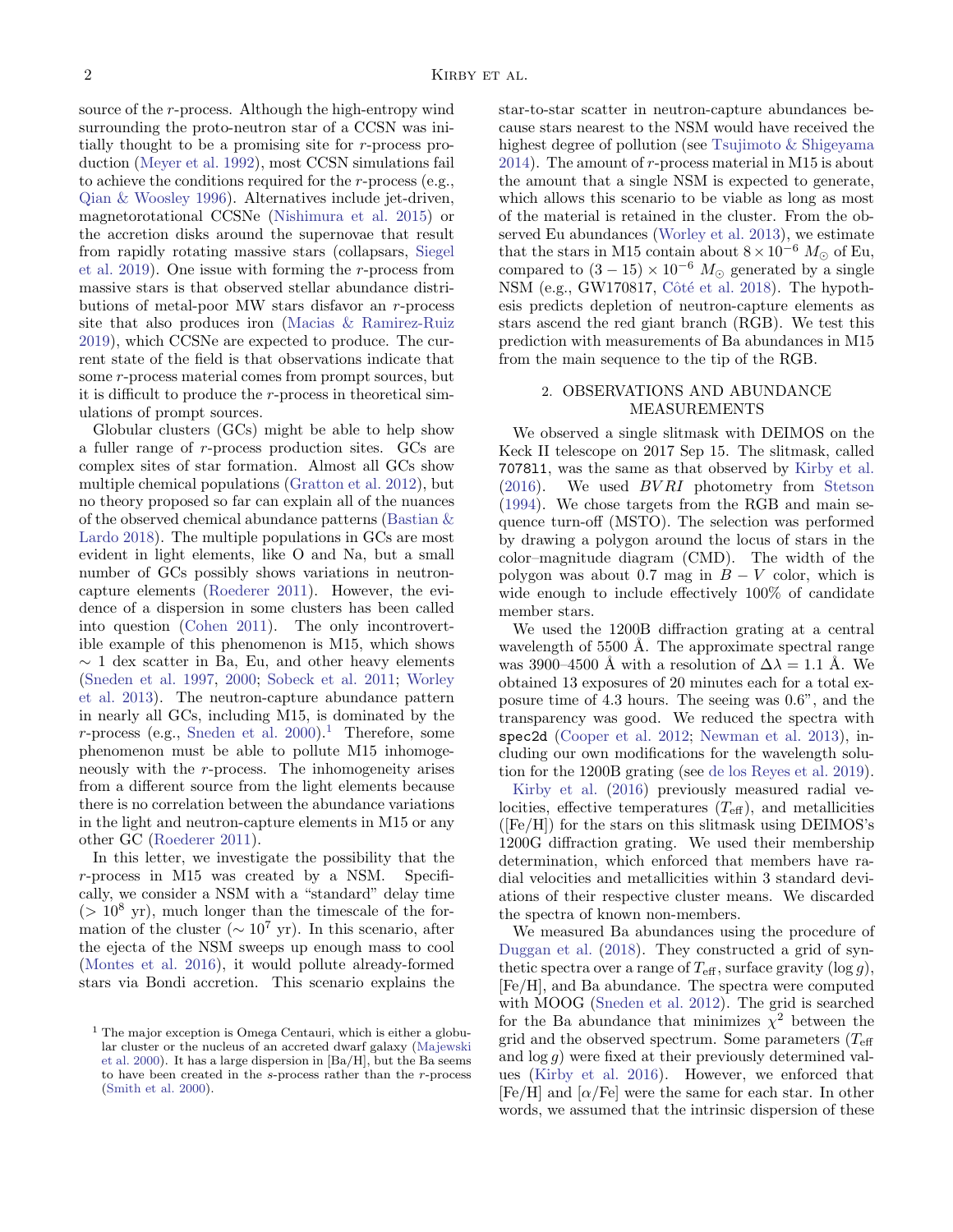

<span id="page-2-1"></span>Figure 1. DEIMOS spectra for stars at various evolutionary stages: (a) tip of the RGB, (b) near the red clump, (c) near the end of the FDU, and (d) just below the MSTO. Each panel lists the object name, extinction-corrected absolute V magnitude, and measured Ba abundance. Only small regions around three Ba lines are shown. The full spectral range is much larger, and the analysis uses two other Ba lines not shown here. The best-fitting synthetic spectra are shown in red, and the cyan regions show the response to a change in  $[Ba/H]$  of  $\pm 0.3$  dex. The bottom panel shows an example of a 90% C.L. upper limit on Ba abundance, where the cyan region shows the response of the spectrum from changing the Ba abundance from the upper limit to zero.

abundances in the cluster is essentially zero. The values were fixed at the median of the values determined by [Kirby et al.](#page-5-20) [\(2016\)](#page-5-20) for the stars in our present sample  $({\rm [Fe/H]} = -2.46$  $({\rm [Fe/H]} = -2.46$  $({\rm [Fe/H]} = -2.46$  and  $[\alpha/{\rm Fe}] = 0.30$ .<sup>2</sup>

The uncertainties on the Ba abundances are a combination of random uncertainty, which results from spectral noise, and systematic error, which results from a variety of sources, including imperfections in the spectral models. The systematic error of 0.1 dex was determined by [Duggan et al.](#page-5-11) [\(2018\)](#page-5-11). It is added in quadrature with the random uncertainty. As a result, 0.1 dex is the minimum error that we quote.

In some cases, we could not measure Ba abundances with uncertainties less than 0.5 dex. We treat these cases as upper limits. We quote the 90% C.L. upper limit by finding the Ba abundance that bounds 90% of the probability distribution. In some other cases, we were not even able to estimate an upper limit, due to excessive noise or anomalies in the spectra that affected the Ba lines. Table [1](#page-7-0) gives the Ba abundances for all the M15 member stars in our sample. The table includes Ba measurements, upper limits, and non-measurements. The sample includes 96 stars, comprised of 66 Ba abundance measurements, 15 upper limits, and 15 stars for which we were not able to measure Ba abundance or estimate an upper limit.

We used the local thermodynamic equilibrium (LTE) approximation in the spectral models and the atmospheres used to generate them. Some lines of Ba are subject to non-LTE corrections. [Duggan et al.](#page-5-11) [\(2018\)](#page-5-11) investigated the magnitude of the corrections (based on the work of [Andrievsky et al.](#page-5-23) [2009\)](#page-5-23) for 12 stars observed with DEIMOS over the ranges 3747 K  $\rm <$   $T_{\rm eff}$   $\rm <$  5075 K and  $0.21 < \log g < 2.00$ . The corrections to  $\text{[Ba/Fe]}$ ranged from  $-0.16$  to  $+0.15$ . The more recent work of [Eitner et al.](#page-5-24) [\(2019\)](#page-5-24) found typical corrections of −0.2 for red giants. While these corrections would be important for some applications, we use our sample to look for changes in [Ba/Fe] greater than 1 dex (see Section [3\)](#page-3-0). Therefore, our main conclusion is not affected by our approximation of LTE.

Figure [1](#page-2-1) shows the DEIMOS spectra of four stars at different phases of evolution, from the main sequence to the tip of the RGB. The stars in the figure span a range of 6.6 mag in the V band. The corresponding range of spectral quality is apparent. The figure demonstrates how well the synthetic spectra fit the observed spectra. It also shows the response of the spectra to a change in Ba abundance of  $\pm 0.3$  dex. The individual Ba absorption lines in the fainter stars are at the edge of detectability. However, the spectral synthesis technique uses all of the information from five Ba lines (two of which are not shown in Figure [1\)](#page-2-1) simultaneously. Thus,

<span id="page-2-0"></span><sup>&</sup>lt;sup>2</sup> We also measured Ba abundances using [Fe/H] and  $\alpha$ /Fe] determined for each star. The mean Ba abundance decreased by 0.01 dex, and the standard deviation between the two methods was 0.08 dex. We conclude that both methods yield essentially identical results.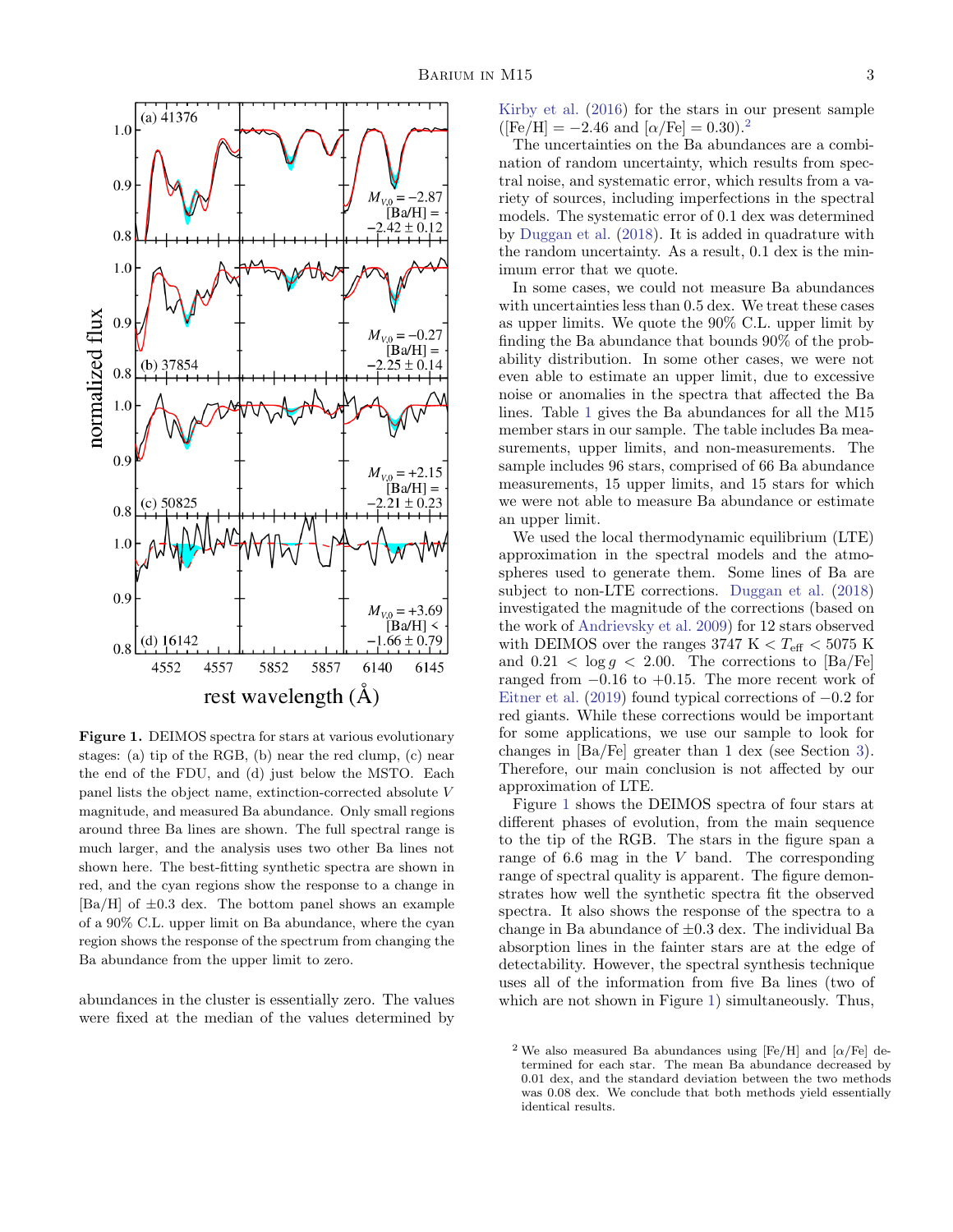detections of individual lines are not a requirement for measuring abundances.

### 3. MIXING ON THE RGB

<span id="page-3-0"></span>Low-mass stars, such as those in M15, experience mixing events as they evolve off the main sequence (see the review by [Karakas & Lattanzio](#page-5-0) [2014\)](#page-5-0). The first mixing episode is the first dredge-up (FDU), which occurs after the core is exhausted of hydrogen. The resulting contraction of the core drives the star to expand and its convective envelope to deepen. The FDU brings products of hydrogen burning  $(e.g., 13C)$  to the surface. It also submerges and dilutes species that are only present on the stellar surface. The quintessential example of dilution at the FDU is <sup>7</sup>Li. Because <sup>7</sup>Li burns at a low temperature, it exists only in the outer layers of the star. The FDU dilutes the surface abundance as Li-poor material is dredged up to the surface.

The second mixing episode occurs at the luminosity function bump in the RGB. The convective envelope retreats in mass coordinate when the star is about halfway up the RGB. The retreating envelope leaves behind a discontinuity in mean molecular weight. As the hydrogen burning shell expands in mass coordinate, it eventually crosses this discontinuity, causing a brief pause in the star's ascent up the RGB. It is here that "extra mixing"—most likely thermohaline mixing [\(Charbonnel](#page-5-25) [& Zahn](#page-5-25) [2007\)](#page-5-25)—has been observed in several species, including C and Li [\(Gratton et al.](#page-5-26) [2000\)](#page-5-26). The C and Li abundances drop because extra mixing connects the convective envelope to temperatures sufficient to burn  ${}^{12}$ C and <sup>7</sup>Li through proton capture. This extra mixing is not expected to affect the abundance of Ba.

If a NSM polluted the surfaces of stars in M15 long after they formed, then the surface compositions of the stars would be different from their centers. Mixing at the FDU would dilute the r-process species that originated in the NSM. Therefore, we search for dilution signatures of Ba in M15 at the stellar luminosity that corresponds to the FDU.

To further quantify the observational signature of external pollution, we used Modules for Experimentation in Stellar Astrophysics (MESA, [Paxton et al.](#page-6-18) [2011\)](#page-6-18) to simulate the dilution at the FDU of an r-process pollution event. We simulated the post-main sequence evolution of a 0.8  $M_{\odot}$  star with  $[Fe/H] = -2$ , roughly corresponding to stars at the MSTO in M15. In the simulation, some r-process material polluted the surface of the star when it was on the main sequence. Convection mixed this material throughout the convective envelope but no deeper. When the star turned off the main sequence, the FDU depleted the surface abundance of <sup>153</sup>Eu by a factor of  $\sim$  30, or 1.5 dex. If this scenario is occurring in M15, then we expect to see such a depletion in the abundances of all  $r$ -process elements, including our Ba measurements.

#### 4. RESULTS

Figure [2](#page-4-0) summarizes our abundance measurements. The central panel shows the positions of our spectroscopic targets in the CMD in terms of absolute magnitude, where we used a distance modulus of  $m - M =$ 15.40 [\(Durrell & Harris](#page-5-27) [1993\)](#page-5-27). The right panel shows Ba abundances as a function of absolute magnitude. Where available, Ba upper limits are shown, but stars without Ba measurements are not indicated. For reference, the left panel shows Li abundance measurements in both M15 [\(Kirby et al.](#page-5-20) [2016\)](#page-5-20) and NGC 6397 [\(Lind](#page-5-28) [et al.](#page-5-28) [2009\)](#page-5-28), another metal-poor GC. We use NGC 6397 as a benchmark because its proximity permits exquisite spectroscopy even at the main sequence. The Li measurements in M15 are not of sufficient quality to fully illustrate the mixing episodes. The detections of Li trace the upper envelope of the true underlying Li abundance distribution.

The Ba abundances exhibit the  $\sim$  1 dex scatter that was already known to exist in M15. However, they show no trend with stellar luminosity. Excluding upper limits, the mean [Ba/H] abundance at luminosities fainter than that expected for the FDU is  $-1.91 \pm 0.15$ , where the mean is weighted by the inverse square of the uncertainties, and the error bar is the standard error of the mean. The mean abundance is  $-2.23 \pm 0.02$  for stars brighter than the RGB bump, and  $-2.13\pm0.03$  for stars between the two mixing episodes. The abundances do not show the expected  $\sim$  1.5 dex decrease at the FDU. As expected in any scenario, they also do not show a decline at the RGB bump.

The fact that the mean abundance is higher for main sequence stars is almost certainly a result of selection bias. The Ba measurements become less certain at fainter magnitudes, as reflected by the increasing error bars as a function of increasing magnitude in Figure [2.](#page-4-0) Furthermore, about half of the Ba abundances below the FDU are upper limits. Therefore, the mean abundance quoted above should also be viewed as an upper limit. We conclude that bias against Ba-poor faint stars causes at least some of the apparent dependence of Ba abundance on luminosity. Regardless, any observed decrease in abundance at the FDU is short of what we expected in the external pollution scenario.

#### 5. DISCUSSION

The giants would have lower Ba abundances than main sequence stars in M15 if Ba and other  $r$ -process elements originated in a NSM that occurred long after the cluster finished forming. We did not observe the expected decline in abundance. Therefore, Ba in M15 stars is well-mixed throughout the star. We conclude that the r-process elements in M15 were generated before or during the formation of the cluster. If the enrichment happened before the formation of the cluster, an inhomogeneity of a factor of 30 in r-process abundance needs to persist over the length scale of the proto-giant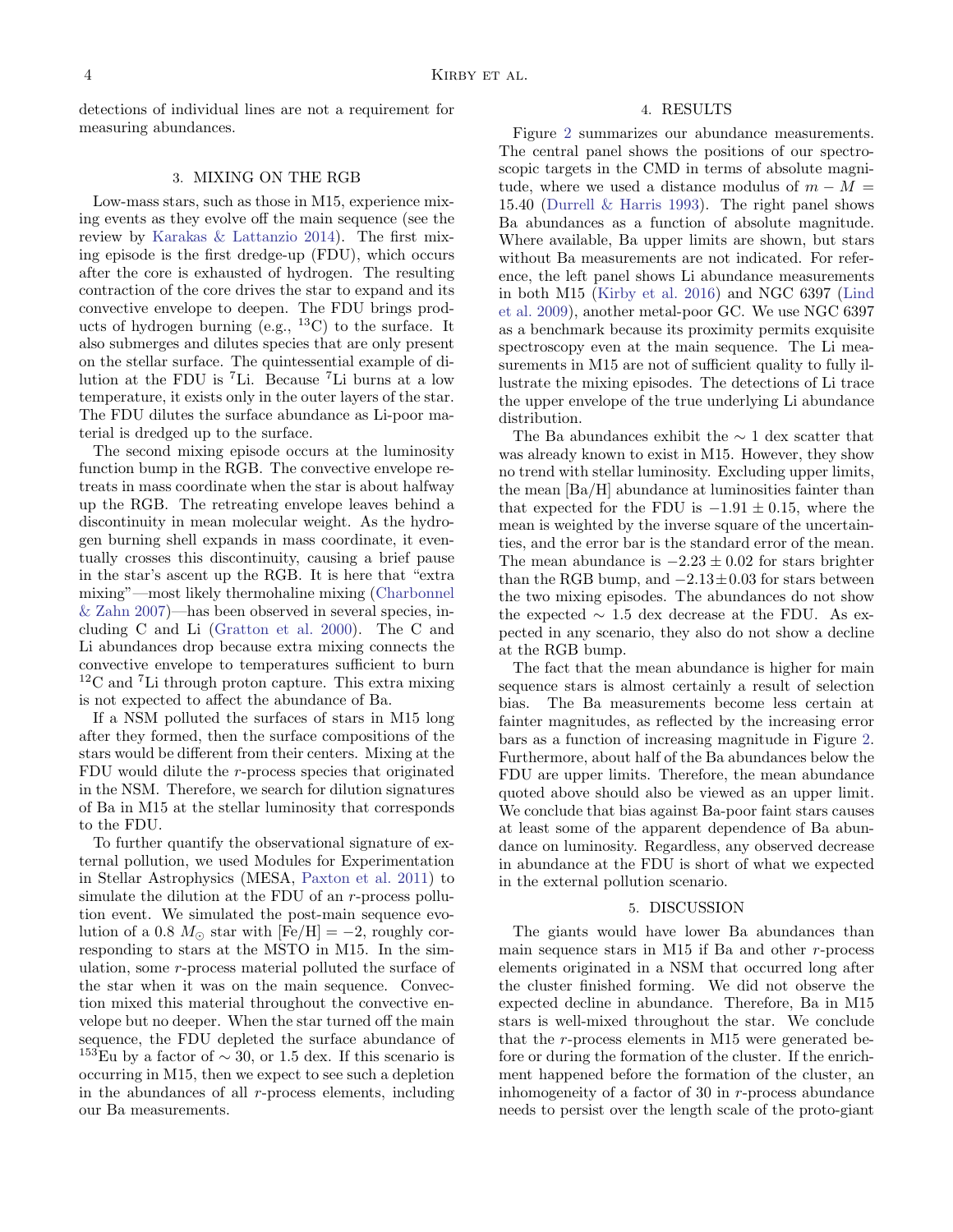

<span id="page-4-0"></span>Figure 2. Left: As stars evolve up the RGB, Li is diluted. Measurements in M15 from DEIMOS [\(Kirby et al.](#page-5-20) [2016\)](#page-5-20) are shown as large blue points and light blue upper limits. Higher quality measurements in NGC 6397 (small magenta points and upper limits, [Lind et al.](#page-5-28) [2009\)](#page-5-28) are also shown as a clearer demonstration of the dilution. Center: The color–magnitude diagram of M15 (small points, [Stetson](#page-6-15) [1994\)](#page-6-15). Stars with Ba abundance measurements from DEIMOS are shown as large blue points. Right: DEIMOS measurements of [Ba/H] for stars at a variety of evolutionary phases in M15 (blue) including some upper limits (large, leftward-pointing blue arrows). The Li abundances in NGC 6397, shifted by an arbitrary constant, are shown in magenta to illustrate the expected dilution if Ba were present only on the stellar surface. The blue points in the center and right panels represent the same stars. Red dotted lines indicate the absolute magnitudes of the FDU and RGB bump.

molecular cloud that formed M15. However, such large abundance fluctuations might be difficult to preserve at parsec scales [\(Montes et al.](#page-5-17) [2016\)](#page-5-17).

This is not the first study to measure the abundances of neutron-capture elements on the main sequence in globular clusters. Other clusters with measurements of neutron-capture abundances on or near the main se-quence include M92 [\(King et al.](#page-5-29) [1998\)](#page-5-29), M5 (Ramírez [& Cohen](#page-6-19) [2003\)](#page-6-19), 47 Tuc, NGC 6397, NGC 6752 [\(James](#page-5-30) [et al.](#page-5-30) [2004a](#page-5-30)[,b\)](#page-5-31), and M13 (Cohen & Meléndez [2005\)](#page-5-32). In no cluster does the abundance of heavy elements depend on evolutionary state. The unique aspect of this study is that M15 was an especially interesting candidate due to its large scatter in neutron-capture abundances, which might be expected if the NSM had preferentially polluted the stars closest to it.

Our study rules out a source with a delay time greater than the cluster formation time, but it does not necessarily rule out a NSM altogether. As mentioned earlier, dense cluster environments can accelerate the dynamical evolution of compact binaries so that the NSM delay times would be shorter than in the field [\(Ramirez-Ruiz](#page-6-4)

[et al.](#page-6-4) [2015\)](#page-6-4). However, M15 is likely not dense enough to cause dynamically driven NSMs. Still, [Zevin et al.](#page-6-20) [\(2019\)](#page-6-20) argued that it is possible for a binary neutron star system, formed from the first generation of stars in the GC, to merge within the cluster's star formation timescale (30–50 Myr). This scenario requires many conditions to be true, including Case BB mass transfer (i.e., after the end of He core burning) and the ability for the NSM to enrich the cluster despite any natal kick. Alternatively, [Bekki & Tsujimoto](#page-5-33) [\(2017\)](#page-5-33) proposed that the formation of M15 might have had a duration of  $\sim$  0.1 Gyr, long enough for a NSM to enrich the stars forming in the cluster. In support of this scenario, [Be](#page-5-34)[niamini & Piran](#page-5-34) [\(2019\)](#page-5-34) found that about 40% observed binary neutron stars in the MW have short  $(< 1 \text{ Gyr})$ merging times. These include two systems discovered decades ago with merging times of 0.3–0.4 Gyr (e.g., [Phinney](#page-6-21) [1991\)](#page-6-21) and three others discovered more recently with merging times less than 0.1 Gyr (e.g., [Stovall et al.](#page-6-22) [2018\)](#page-6-22).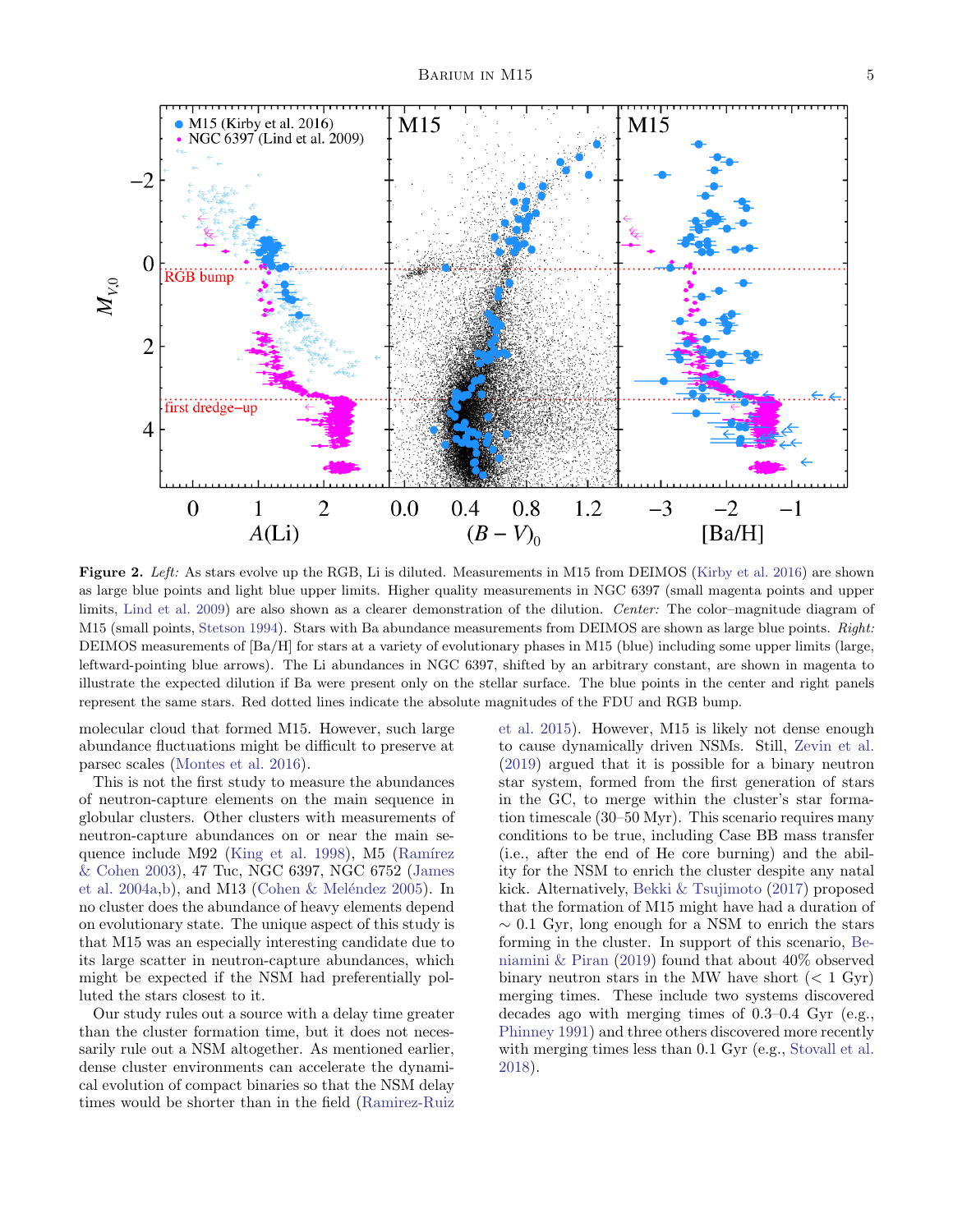In summary, we have ruled out one scenario for rprocess enrichment in M15, but the possibilities remain numerous.

#### ACKNOWLEDGMENTS

We are grateful to Marc Kassis, Carlos Álvarez, and Percy Gómez for their essential roles in providing DEIMOS with the 1200B diffraction grating. We thank Paz Beniamini, E. Sterl Phinney, and Shrinivas Kulkarni for directing us to the observational studies of merging times for binary neutron stars. We also thank Dan Kasen and Ryan Foley for helpful discussions and the anonymous referee for a helpful report.

This material is based upon work supported by the National Science Foundation under Grant No. AST-1847909. E.N.K. gratefully acknowledges support from a Cottrell Scholar award administered by the Research Corporation for Science Advancement as well as funding from generous donors to the California Institute of Technology. E.R.-R. and P.M. thank the Heising–Simons Foundation, the Danish National Research Foundation (DNRF132), and NSF (AST-1911206 and AST-1852393) for support.

We are grateful to the many people who have worked to make the Keck Telescope and its instruments a reality and to operate and maintain the Keck Observatory. The authors wish to extend special thanks to those of Hawaiian ancestry on whose sacred mountain we are privileged to be guests. Without their generous hospitality, none of the observations presented herein would have been possible.

# Facility: Keck:II (DEIMOS)

Software: spec2d [\(Cooper et al.](#page-5-21) [2012;](#page-5-21) [Newman et al.](#page-6-16) [2013\)](#page-6-16), MOOG [\(Sneden et al.](#page-6-17) [2012\)](#page-6-17), MESA [\(Paxton et al.](#page-6-18) [2011\)](#page-6-18)

#### REFERENCES

- <span id="page-5-23"></span>Andrievsky, S. M., Spite, M., Korotin, S. A., et al. 2009, A&A, 494, 1083
- <span id="page-5-15"></span>Bastian, N., & Lardo, C. 2018, ARA&A, 56, 83
- <span id="page-5-33"></span>Bekki, K., & Tsujimoto, T. 2017, ApJ, 844, 34
- <span id="page-5-34"></span><span id="page-5-25"></span>Beniamini, P., & Piran, T. 2019, MNRAS, 487, 4847
- <span id="page-5-16"></span>Charbonnel, C., & Zahn, J.-P. 2007, A&A, 467, L15
- Cohen, J. G. 2011, ApJL, 740, L38
- <span id="page-5-32"></span>Cohen, J. G., & Meléndez, J. 2005, AJ, 129, 303
- <span id="page-5-21"></span>Cooper, M. C., Newman, J. A., Davis, M., Finkbeiner, D. P., & Gerke, B. F. 2012, spec2d: DEEP2 DEIMOS Spectral Pipeline, astrophysics Source Code Library, ascl:1203.003
- <span id="page-5-19"></span>Côté, B., Fryer, C. L., Belczynski, K., et al. 2018, ApJ, 855, 99
- <span id="page-5-4"></span>Côté, B., Eichler, M., Arcones, A., et al. 2019, ApJ, 875, 106
- <span id="page-5-22"></span>de los Reyes, M. A. C., Kirby, E. N., & Shen, K. J. 2019, ApJ, submitted
- <span id="page-5-11"></span>Duggan, G. E., Kirby, E. N., Andrievsky, S. M., & Korotin, S. A. 2018, ApJ, 869, 50
- <span id="page-5-27"></span>Durrell, P. R., & Harris, W. E. 1993, AJ, 105, 1420
- <span id="page-5-24"></span>Eitner, P., Bergemann, M., & Larsen, S. 2019, A&A, 627, A40
- <span id="page-5-14"></span>Gratton, R. G., Carretta, E., & Bragaglia, A. 2012, A&A Rv, 20, 50
- <span id="page-5-26"></span>Gratton, R. G., Sneden, C., Carretta, E., & Bragaglia, A. 2000, A&A, 354, 169
- <span id="page-5-7"></span>Haynes, C. J., & Kobayashi, C. 2019, MNRAS, 483, 5123
- <span id="page-5-3"></span>Hotokezaka, K., Beniamini, P., & Piran, T. 2018,

<span id="page-5-10"></span>International Journal of Modern Physics D, 27, 1842005 Ishigaki, M. N., Aoki, W., & Chiba, M. 2013, ApJ, 771, 67

- <span id="page-5-30"></span>James, G., François, P., Bonifacio, P., et al. 2004a, A&A, 427, 825
- <span id="page-5-31"></span>—. 2004b, A&A, 414, 1071
- <span id="page-5-9"></span>Ji, A. P., Frebel, A., Chiti, A., & Simon, J. D. 2016, Nature, 531, 610
- <span id="page-5-5"></span>Kalogera, V., Narayan, R., Spergel, D. N., & Taylor, J. H. 2001, ApJ, 556, 340
- <span id="page-5-0"></span>Karakas, A. I., & Lattanzio, J. C. 2014, PASA, 31, e030

<span id="page-5-2"></span>Kasen, D., Metzger, B., Barnes, J., Quataert, E., & Ramirez-Ruiz, E. 2017, Nature, 551, 80

- <span id="page-5-29"></span>King, J. R., Stephens, A., Boesgaard, A. M., & Deliyannis, C. 1998, AJ, 115, 666
- <span id="page-5-20"></span>Kirby, E. N., Guhathakurta, P., Zhang, A. J., et al. 2016, ApJ, 819, 135
- <span id="page-5-1"></span>Lattimer, J. M., & Schramm, D. N. 1974, ApJL, 192, L145
- <span id="page-5-28"></span>Lind, K., Primas, F., Charbonnel, C., Grundahl, F., & Asplund, M. 2009, A&A, 503, 545
- <span id="page-5-8"></span>Macias, P., & Ramirez-Ruiz, E. 2018, ApJ, 860, 89
- <span id="page-5-13"></span>—. 2019, ApJL, 877, L24
- <span id="page-5-18"></span>Majewski, S. R., Patterson, R. J., Dinescu, D. I., et al. 2000, in Liege International Astrophysical Colloquia, Vol. 35, Liege International Astrophysical Colloquia, ed. A. Noels, P. Magain, D. Caro, E. Jehin, G. Parmentier, & A. A. Thoul, 619
- <span id="page-5-12"></span>Meyer, B. S., Mathews, G. J., Howard, W. M., Woosley, S. E., & Hoffman, R. D. 1992, ApJ, 399, 656
- <span id="page-5-17"></span>Montes, G., Ramirez-Ruiz, E., Naiman, J., Shen, S., & Lee, W. H. 2016, ApJ, 830, 12
- <span id="page-5-6"></span>Naiman, J. P., Pillepich, A., Springel, V., et al. 2018, MNRAS, 477, 1206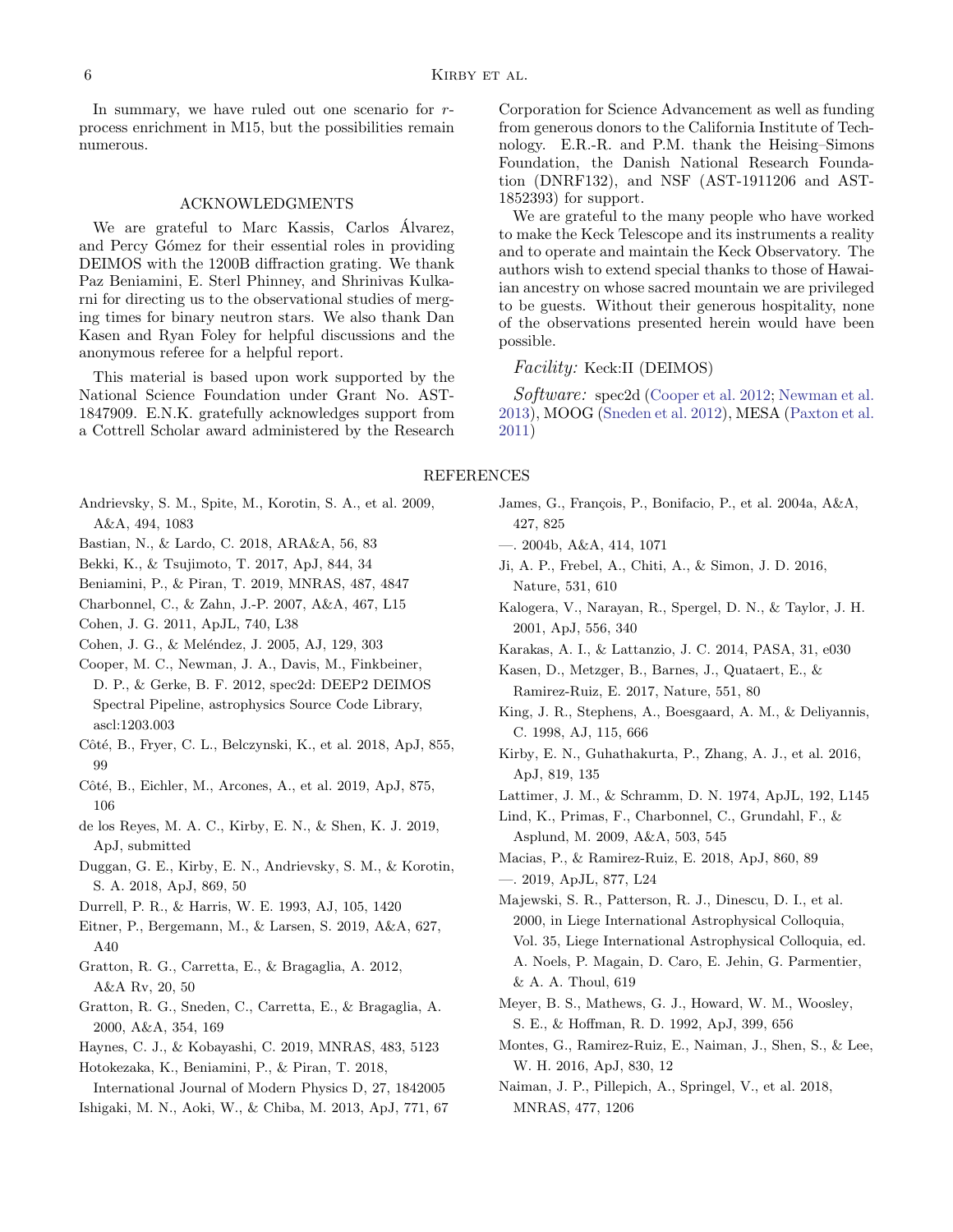- <span id="page-6-16"></span>Newman, J. A., Cooper, M. C., Davis, M., et al. 2013, ApJS, 208, 5
- <span id="page-6-6"></span>Nishimura, N., Takiwaki, T., & Thielemann, F.-K. 2015, ApJ, 810, 109
- <span id="page-6-18"></span>Paxton, B., Bildsten, L., Dotter, A., et al. 2011, ApJS, 192, 3
- <span id="page-6-21"></span>Phinney, E. S. 1991, ApJL, 380, L17
- <span id="page-6-1"></span>Qian, Y. Z., & Wasserburg, G. J. 2007, PhR, 442, 237
- <span id="page-6-5"></span>Qian, Y. Z., & Woosley, S. E. 1996, ApJ, 471, 331
- <span id="page-6-19"></span>Ramírez, S. V., & Cohen, J. G. 2003, AJ, 125, 224
- <span id="page-6-4"></span>Ramirez-Ruiz, E., Trenti, M., MacLeod, M., et al. 2015, ApJL, 802, L22
- <span id="page-6-8"></span>Roederer, I. U. 2011, ApJL, 732, L17
- <span id="page-6-7"></span>Siegel, D. M., Barnes, J., & Metzger, B. D. 2019, Nature, 569, 241
- <span id="page-6-3"></span>Skúladóttir, Á., Hansen, C. J., Salvadori, S., & Choplin, A. 2019, arXiv e-prints, arXiv:1908.10729
- <span id="page-6-13"></span>Smith, V. V., Suntzeff, N. B., Cunha, K., et al. 2000, AJ, 119, 1239
- <span id="page-6-17"></span>Sneden, C., Bean, J., Ivans, I., Lucatello, S., & Sobeck, J. 2012, MOOG: LTE line analysis and spectrum synthesis, ascl:1202.009
- <span id="page-6-10"></span>Sneden, C., Johnson, J., Kraft, R. P., et al. 2000, ApJL, 536, L85
- <span id="page-6-9"></span>Sneden, C., Kraft, R. P., Shetrone, M. D., et al. 1997, AJ, 114, 1964
- <span id="page-6-11"></span>Sobeck, J. S., Kraft, R. P., Sneden, C., et al. 2011, AJ, 141, 175
- <span id="page-6-15"></span>Stetson, P. B. 1994, PASP, 106, 250
- <span id="page-6-22"></span>Stovall, K., Freire, P. C. C., Chatterjee, S., et al. 2018, ApJL, 854, L22
- <span id="page-6-0"></span>Truran, J. W., & Iben, I., J. 1977, ApJ, 216, 797
- <span id="page-6-14"></span>Tsujimoto, T., & Shigeyama, T. 2014, ApJL, 795, L18
- <span id="page-6-2"></span>van Oirschot, P., Nelemans, G., Pols, O., & Starkenburg, E. 2019, MNRAS, 483, 4397
- <span id="page-6-12"></span>Worley, C. C., Hill, V., Sobeck, J., & Carretta, E. 2013, A&A, 553, A47
- <span id="page-6-20"></span>Zevin, M., Kremer, K., Siegel, D. M., et al. 2019, arXiv e-prints, arXiv:1906.11299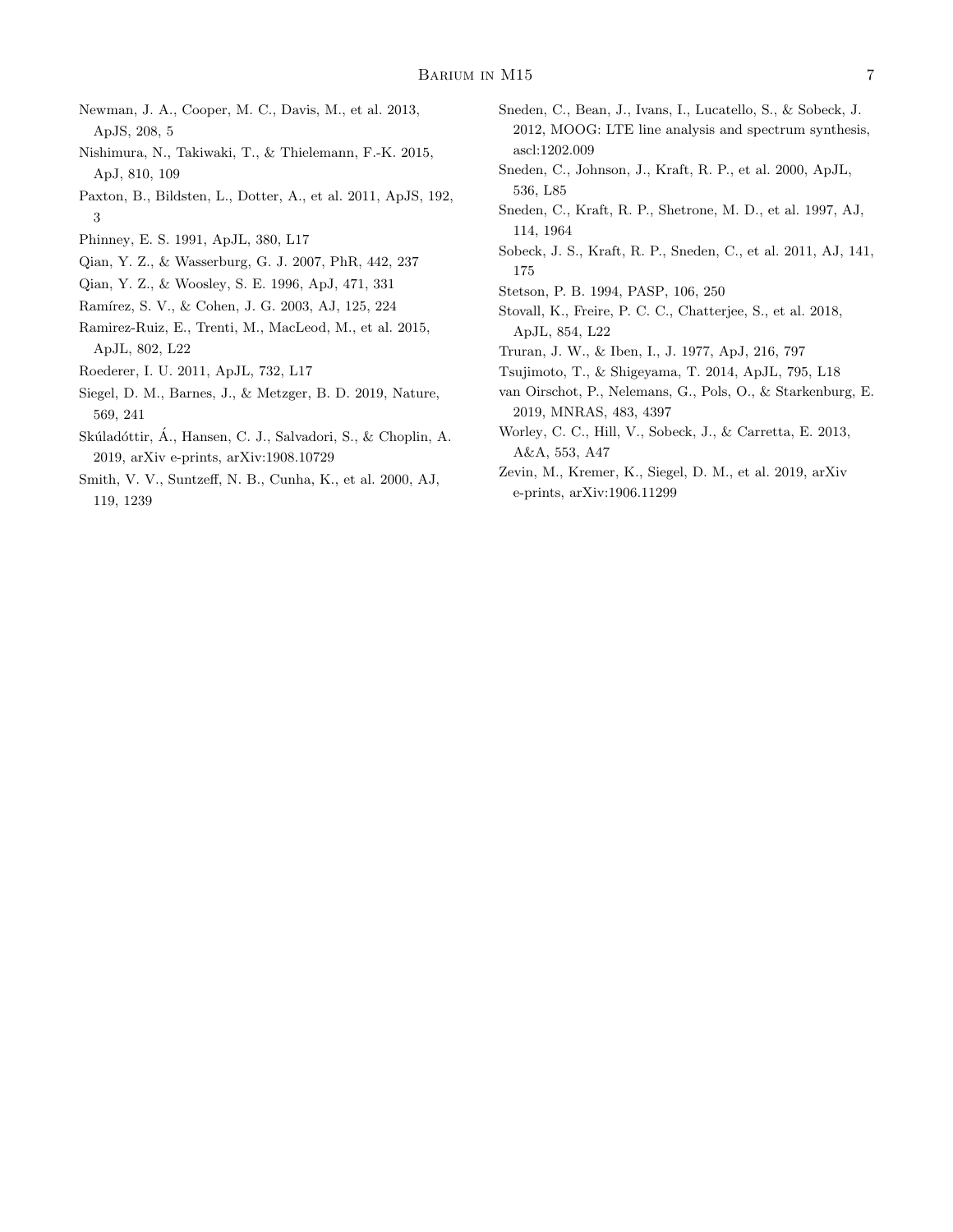Table 1. Barium Abundances in  $\rm M15$ 

<span id="page-7-0"></span>

| Star      | RA              | Dec             | $M_{V,0}$ | $(B - V)_{0}$ | $v_{\rm helio}$  | $T_{\rm eff}$ | $\log g$          | [Ba/H]               |
|-----------|-----------------|-----------------|-----------|---------------|------------------|---------------|-------------------|----------------------|
|           | (J2000)         | (J2000)         | (mag)     | (mag)         | $(km s^{-1})$    | (K)           | $\rm[cm\;s^{-2}]$ |                      |
| 41376     | 21 29 59.34     | $+120911.9$     | $-2.87\,$ | 1.26          | $-98.9\pm2.1$    | 4231          | 0.68              | $-2.42 \pm 0.12$     |
| 40809     | 21 29 59.17     | $+12$ 10 16.0   | $-2.56$   | 1.15          | $-109.1 \pm 2.1$ | 4790          | 1.04              | $-2.14 \pm 0.13$     |
| 36569     | 21 29 57.94     | $+12$ 10 17.0   | $-2.44$   | 1.02          | $-119.5 \pm 2.1$ | 4409          | 0.86              | $-1.95 \pm 0.13$     |
| 31227     | 21 29 56.32     | $+12$ 09 54.8   | $-2.24$   | 1.06          | $-97.9 \pm 2.1$  | 4470          | 1.06              | $-2.18 \pm 0.12$     |
| 38742     | 21 29 58.55     | $+120949.8$     | $-2.13$   | 1.21          | $-105.1 \pm 2.1$ | 5176          | 1.10              | $-2.98 \pm 0.13$     |
| 36913     | 21 29 58.04     | $+12$ 09 58.3   | $-1.85$   | $0.77\,$      | $-88.1 \pm 2.1$  | 4750          | 1.50              | $\sim$ $\sim$ $\sim$ |
| 41670     | 21 29 59.43     | $+12$ 10 11.7   | $-1.85$   | 0.91          | $-103.8 \pm 2.1$ | 4832          | 1.40              | $-2.19 \pm 0.13$     |
| 60808     | 21 30 15.67     | $+12\ 08\ 23.3$ | $-1.62$   | 0.90          | $-110.2 \pm 2.1$ | 4722          | 1.46              | $-2.32 \pm 0.13$     |
| $\!3593$  | 21 30 00.05     | $+120918.6$     | $-1.49$   | 0.80          | $-111.6 \pm 2.1$ | 4958          | 1.61              | $-1.76 \pm 0.13$     |
| 54055     | 21 30 06.97     | $+120746.8$     | $-1.48$   | 0.72          | $-112.7\pm2.1$   | 5159          | 1.64              | $\sim$ $\sim$ $\sim$ |
| 16135     | 21 29 43.55     | $+12$ 10 03.7   | $-1.33$   | 0.79          | $-101.3 \pm 2.1$ | 4986          | 1.63              | $-1.69 \pm 0.12$     |
| 33889     | 21 29 57.17     | $+120942.6$     | $-1.20$   | 0.86          | $-128.9 \pm 2.1$ | 4820          | 1.72              | $-2.25 \pm 0.12$     |
| 59959     | 21 30 14.28     | $+12$ 09 23.8   | $-1.12$   | 0.82          | $-105.5 \pm 2.1$ | 4771          | 1.70              | $-2.16 \pm 0.13$     |
| 48120     | 21 30 01.83     | $+120949.2$     | $-1.06$   | 0.75          | $-113.8 \pm 2.1$ | 4741          | 1.65              | $-2.13 \pm 0.13$     |
| 44027     | 21 30 00.19     | $+120956.2$     | $-1.02$   | 0.80          | $-110.7 \pm 2.1$ | 4963          | 1.77              | $-2.47 \pm 0.12$     |
| 55914     | 21 30 08.96     | $+12$ 08 49.3   | $-1.00$   | 0.79          | $-118.4 \pm 2.1$ | 4850          | 1.76              | $-2.16 \pm 0.13$     |
| 49483     | 21 30 02.77     | $+12$ 10 38.4   | $-0.97$   | 0.66          | $-115.0 \pm 2.1$ | 5217          | 1.93              | $-1.74 \pm 0.13$     |
| 45688     | 21 30 00.76     | $+120951.9$     | $-0.96$   | 0.79          | $-94.6 \pm 2.1$  | 4901          | 1.78              | $-2.26 \pm 0.12$     |
| 51057     | $21\ 30\ 04.02$ | $+12$ 08 58.1   | $-0.87$   | 0.79          | $-109.5 \pm 2.1$ | 4846          | 1.85              | $-2.42 \pm 0.14$     |
| 47982     | 21 30 01.75     | $+12$ 10 18.7   | $-0.83$   | 0.79          | $-113.8\pm2.1$   | 4957          | 1.89              | $-1.99\pm0.13$       |
| 49428     | 21 30 02.74     | $+120900.5$     | $-0.80$   | 0.73          | $-114.7 \pm 2.1$ | 4716          | 1.84              | $-2.41 \pm 0.15$     |
| 32206     | 21 29 56.66     | $+120952.0$     | $-0.63$   | 0.59          | $-97.5\pm2.1$    | 5541          | 2.08              | $-2.54 \pm 0.12$     |
| 54512     | 21 30 07.50     | $+12$ 10 11.8   | $-0.56$   | 0.72          | $-111.7 \pm 2.1$ | 4964          | 2.06              | $-2.61 \pm 0.13$     |
| 34335     | 21 29 57.30     | $+12$ 10 19.4   | $-0.53$   | 0.69          | $-121.2 \pm 2.1$ | 4999          | 2.00              | $-2.29 \pm 0.13$     |
| 46494     | 21 30 01.06     | $+12$ 09 51.3   | $-0.47$   | 0.78          | $-114.8 \pm 2.1$ | 4938          | 1.98              | $-2.62\pm0.12$       |
| 29005     | $21\ 29\ 55.28$ | $+120943.9$     | $-0.45$   | 0.73          | $-103.3 \pm 2.1$ | 4871          | 2.00              | $-2.42 \pm 0.12$     |
| 42594     | 21 29 59.73     | $+12$ 10 10.1   | $-0.43$   | 0.74          | $-105.5 \pm 2.1$ | 5020          | 2.00              | $-2.29 \pm 0.14$     |
| $50124\,$ | $21\ 30\ 03.27$ | $+12\ 10\ 11.1$ | $-0.37$   | $0.74\,$      | $-113.1\pm2.1$   | 4982          | $2.10\,$          | $-1.65\pm0.13$       |
| 57863     | 21 30 11.27     | $+12$ 10 15.0   | $-0.33$   | 0.83          | $-100.4 \pm 2.1$ | 4842          | 2.13              | $-1.86\pm0.13$       |
| 52787     | 21 30 05.58     | $+120705.5$     | $-0.27$   | 0.72          | $-112.3 \pm 2.1$ | 5088          | 2.11              | $-2.37 \pm 0.12$     |
| $37854\,$ | $21\ 29\ 58.30$ | $+12$ 09 54.1   | $-0.27$   | 0.62          | $-113.2\pm2.1$   | 4963          | 2.09              | $-2.25 \pm 0.14$     |
| 28721     | 21 29 55.13     | $+12$ 10 22.8   | $+0.11$   | $0.27\,$      | $-92.1\pm2.2$    | 6427          | 2.65              | $-2.86 \pm 0.24$     |
| 52771     | 21 30 05.57     | $+12$ 08 33.0   | $+0.47$   | 0.69          | $-109.0 \pm 2.1$ | 5197          | 2.48              | $-1.74 \pm 0.13$     |
| 55135     | 21 30 08.16     | $+12$ 08 54.3   | $+0.66$   | 0.62          | $-106.2 \pm 2.1$ | 5173          | 2.58              | $-2.11 \pm 0.12$     |
| 22822     | 21 29 50.80     | $+120951.9$     | $+0.81$   | $0.61\,$      | $-102.7 \pm 2.1$ | 5219          | 2.60              | $-2.38 \pm 0.14$     |

Table 1 continued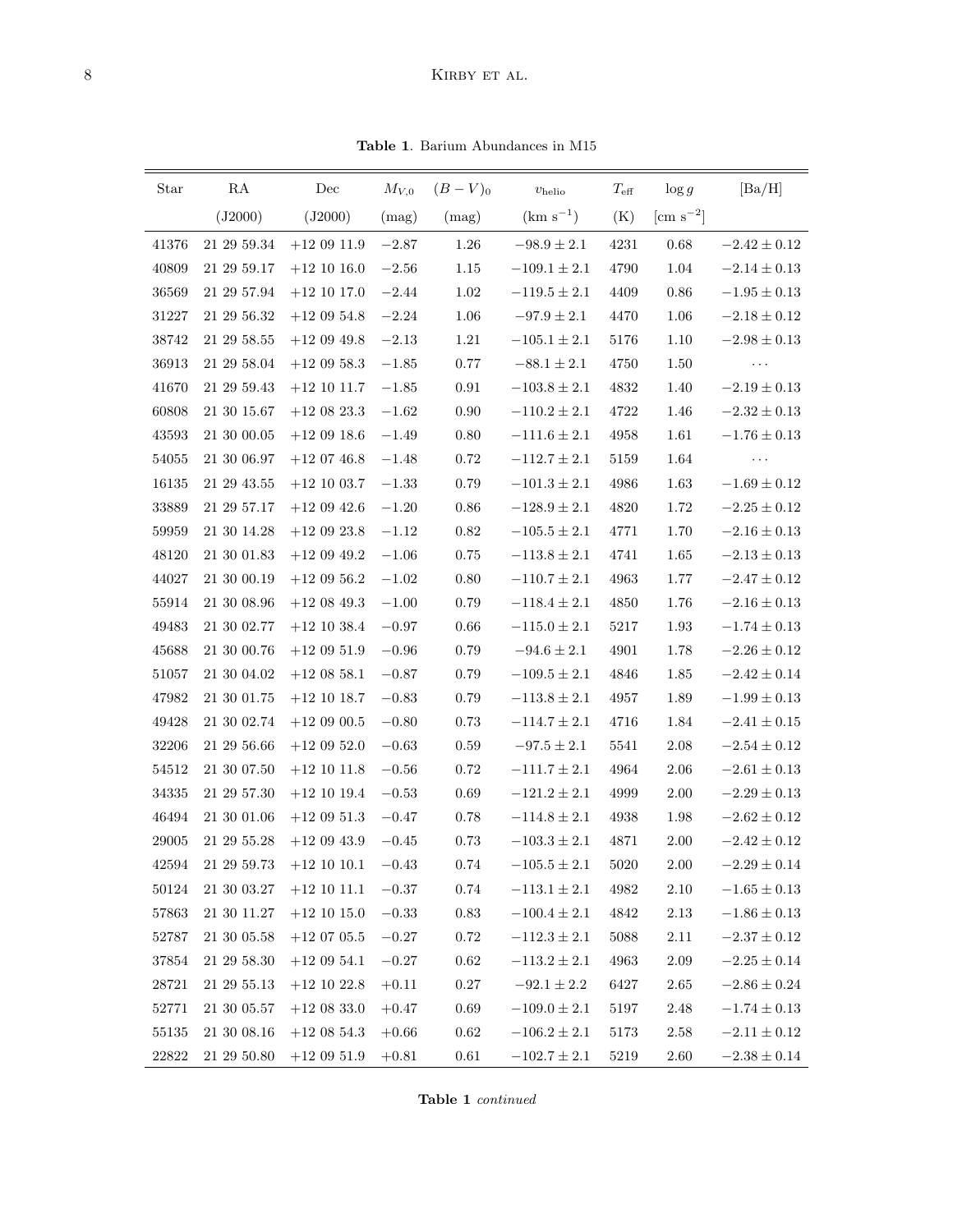BARIUM IN $\rm M15$ 

Table 1 (continued)

| Star      | RA          | Dec                                                 |         | $\frac{1}{2}$<br>$M_{V,0}$ $(B-V)_{0}$ | $v_{\rm helio}$  | $T_{\rm eff}$ | $\log g$       | [Ba/H]                                                                                          |
|-----------|-------------|-----------------------------------------------------|---------|----------------------------------------|------------------|---------------|----------------|-------------------------------------------------------------------------------------------------|
|           | (J2000)     | (J2000)                                             |         | $(mag)$ $(mag)$                        | $(km s^{-1})$    | (K)           | [cm $s^{-2}$ ] |                                                                                                 |
| 55541     | 21 30 08.54 | $+12$ 08 43.4                                       | $+1.22$ | 0.55                                   | $-105.0\pm2.1$   | 5391          | 2.88           | $-1.92\pm0.14$                                                                                  |
| 54237     | 21 30 07.18 | $+12$ 08 38.6                                       | $+1.33$ | 0.59                                   | $-115.9 \pm 2.1$ | 5352          | 2.89           | $-2.04\pm0.13$                                                                                  |
| 17122     | 21 29 44.89 | $+12$ 09 21.1                                       | $+1.39$ | 0.58                                   | $-106.6 \pm 2.1$ | 5249          | 2.87           | $-2.71 \pm 0.13$                                                                                |
| 56979     | 21 30 10.17 | $+120914.6$                                         | $+1.42$ | 0.60                                   | $-117.6 \pm 2.1$ | 5336          | 2.94           | $-2.36 \pm 0.13$                                                                                |
| 61191     | 21 30 16.32 | $+12$ 08 05.9                                       | $+1.44$ | 0.58                                   | $-116.2 \pm 2.1$ | 5471          | $2.98\,$       | $-2.01 \pm 0.14$                                                                                |
| 57312     | 21 30 10.57 | $+12$ 10 27.3 $+1.49$                               |         | 0.63                                   | $-117.5 \pm 2.1$ | 5175          | 3.00           | $-1.97 \pm 0.14$                                                                                |
| 15681     | 21 29 42.91 | $+12$ 10 57.3                                       | $+1.63$ | 0.60                                   | $-105.0 \pm 2.1$ | 5275          | 3.02           | $-1.99 \pm 0.13$                                                                                |
| 56947     | 21 30 10.14 | $+12\;07\;12.2$                                     | $+1.82$ | 0.59                                   | $-108.4 \pm 2.2$ | 5492          | 3.13           | $-2.30 \pm 0.20$                                                                                |
| 8920      | 21 29 28.21 | $+12$ 10 15.6                                       | $+1.93$ | 0.57                                   | $-110.7 \pm 2.2$ | $5428\,$      | $3.22\,$       | $-2.60\pm0.18$                                                                                  |
| 61776     | 21 30 17.39 | $+12$ 08 17.1                                       | $+2.08$ | 0.59                                   | $-113.0 \pm 2.5$ | 5524          | 3.23           | $-2.35 \pm 0.16$                                                                                |
| 50825     | 21 30 03.82 | $+120958.2$                                         | $+2.15$ | 0.65                                   | $-106.5 \pm 2.2$ | 5349          | 3.20           | $-2.21 \pm 0.23$                                                                                |
| 61068     | 21 30 16.10 | $+12$ 08 14.6                                       | $+2.17$ | 0.48                                   | $-115.9 \pm 2.2$ | 5464          | 3.35           | $-1.68 \pm 0.17$                                                                                |
| 59374     | 21 30 13.38 | $+12$ 08 45.2                                       | $+2.19$ | 0.61                                   | $-106.9 \pm 2.2$ | 5400          | 3.32           | $-2.07 \pm 0.15$                                                                                |
| 56251     | 21 30 09.34 | $+120643.3$                                         | $+2.19$ | 0.56                                   | $-115.8 \pm 2.2$ | 5431          | 3.25           | $-2.75 \pm 0.18$                                                                                |
| 31125     | 21 29 56.28 | $+12$ 10 16.8                                       | $+2.20$ | 0.67                                   | $-111.1 \pm 2.1$ | 4549          | 3.62           | $-1.56 \pm 0.12$                                                                                |
| 58363     | 21 30 11.91 | $+12$ 07 10.7                                       | $+2.20$ | 0.51                                   | $-114.8 \pm 2.2$ | 5562          | 3.35           | $-2.25 \pm 0.16$                                                                                |
| 11998     | 21 29 36.32 | $+12$ 08 23.6                                       | $+2.32$ | 0.56                                   | $-113.6 \pm 2.2$ | 5621          | 3.36           | $-2.71 \pm 0.18$                                                                                |
| 59071     | 21 30 12.95 | $+120946.5$                                         | $+2.34$ | 0.54                                   | $-108.0 \pm 2.3$ | 5519          | 3.40           | $-1.64 \pm 0.16$                                                                                |
| 62219     | 21 30 18.20 | $+120724.8$                                         | $+2.41$ | 0.49                                   | $-108.5 \pm 2.3$ | 5711          | 3.43           | $-2.11 \pm 0.22$                                                                                |
| 6374      | 21 29 17.88 | $+12$ 10 39.9                                       | $+2.77$ | 0.50                                   | $-103.5 \pm 4.9$ | 6042          | 3.67           | $-2.33 \pm 0.26$                                                                                |
| 7175      | 21 29 21.57 | $+12$ 10 20.8                                       | $+2.80$ | 0.50                                   | $-108.7 \pm 2.4$ | 5896          | 3.66           | $-2.08 \pm 0.21$                                                                                |
| 58890     | 21 30 12.65 | $+120641.7$                                         | $+2.84$ | 0.46                                   | $-116.9 \pm 2.4$ | 5813          | 3.62           | $-2.95 \pm 0.45$                                                                                |
| 23303     | 21 29 51.28 | $+12$ 08 50.3                                       | $+3.00$ | 0.44                                   | $-102.7 \pm 2.3$ | 6098          | $3.83\,$       | $-2.36 \pm 0.25$                                                                                |
| 62661     | 21 30 19.09 | $+12$ 07 48.3 $+3.12$                               |         | $\rm 0.34$                             | $-105.1 \pm 2.9$ | 6169          | 3.90           | $\mathcal{L}^{\mathcal{L}}$ , and $\mathcal{L}^{\mathcal{L}}$ , and $\mathcal{L}^{\mathcal{L}}$ |
| 18956     | 21 29 47.04 | $+12$ 09 48.6                                       | $+3.14$ | 0.35                                   | $-109.7 \pm 2.7$ | 6162          | 3.89           | $-2.51 \pm 0.26$                                                                                |
| 26974     |             | $21\ 29\ 54.04\quad \  +12\ 10\ 33.2\quad \  +3.16$ |         | 0.51                                   | $-100.4 \pm 2.9$ | 6101          | 3.91           | $-1.81 \pm 0.30$                                                                                |
| $57247\,$ | 21 30 10.48 | $+12$ 07 09.8                                       | $+3.17$ | 0.42                                   | $-119.8\pm3.1$   | 6292          | 3.97           | $<-1.44$                                                                                        |
| 17384     | 21 29 45.18 | $+12$ 08 54.6                                       | $+3.18$ | 0.40                                   | $-101.5 \pm 2.5$ | 6373          | 3.99           | $<-0.69$                                                                                        |
| 28844     | 21 29 55.20 | $+12$ 10 53.9                                       | $+3.22$ | 0.38                                   | $-108.6\pm2.9$   | 6439          | 4.06           | $<-0.42$                                                                                        |
| 18422     | 21 29 46.41 | $+120946.4$                                         | $+3.25$ | 0.34                                   | $-103.7 \pm 2.5$ | 6213          | 3.93           | $-2.36 \pm 0.30$                                                                                |
| 22363     | 21 29 50.36 | $+12$ 10 30.8                                       | $+3.35$ | 0.33                                   | $-104.6 \pm 8.4$ | 6263          | 4.01           | $-1.72 \pm 0.46$                                                                                |
| 12573     | 21 29 37.50 | $+12$ 08 13.7                                       | $+3.46$ | 0.35                                   | $-115.3 \pm 3.7$ | 6258          | 4.13           | $\ldots$                                                                                        |
| 18685     | 21 29 46.73 | $+12$ 10 38.1                                       | $+3.61$ | 0.30                                   | $-109.6 \pm 5.5$ | 6173          | 4.07           | $-2.46 \pm 0.37$                                                                                |
| 16142     | 21 29 43.56 | $+12$ 08 47.3                                       | $+3.69$ | 0.33                                   | $-106.8 \pm 3.5$ | 6557          | 4.29           | $<-1.66$                                                                                        |
| 27877     | 21 29 54.65 | $+12$ 10 58.7                                       | $+3.69$ | 0.55                                   | $-100.5 \pm 4.6$ | 5875          | 4.05           | $< +0.30$                                                                                       |
| 16177     | 21 29 43.61 | $+120917.1$                                         | $+3.84$ | 0.39                                   | $-119.4 \pm 3.7$ | 6093          | 4.17           | $-1.92 \pm 0.36$                                                                                |
| $8227\,$  | 21 29 25.80 | $+12$ 11 45.7                                       | $+3.94$ | 0.39                                   | $-113.3 \pm 3.4$ | 6709          | 4.38           | $-1.80 \pm 0.37$                                                                                |

Table 1 continued